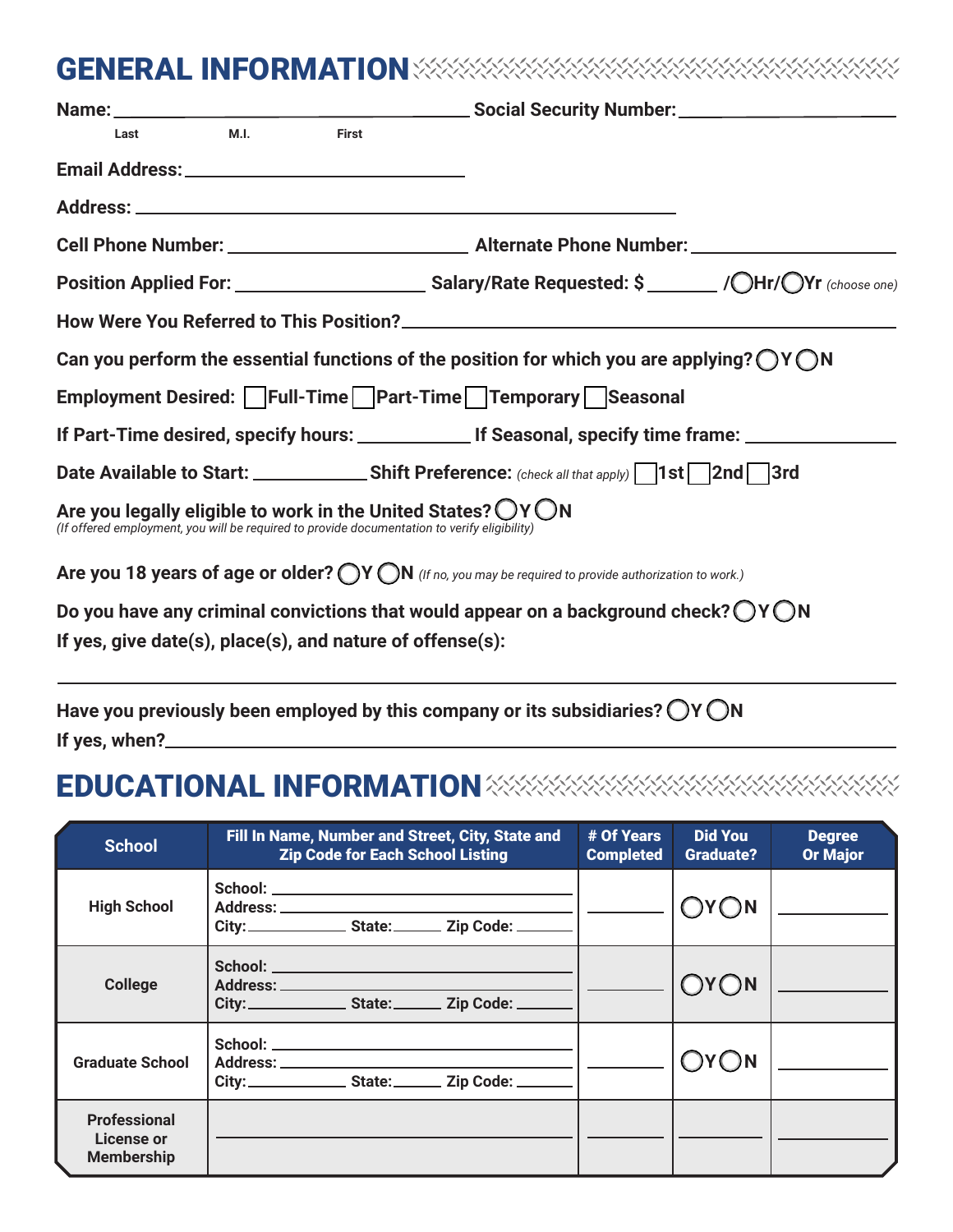# EMPLOYMENT EXPERIENCE **XXXXXXXXXXXXXX**

Begin with your present or last job, including any U.S. military service. Include any job-related military service assignments and volunteer activities. (You may exclude all information indicative of age, sex, race, religion, color, national origin, or disability.)

|                                                         | Employment Dates: __________ to ____________                                                                                                                                                                                           |  |  |
|---------------------------------------------------------|----------------------------------------------------------------------------------------------------------------------------------------------------------------------------------------------------------------------------------------|--|--|
|                                                         |                                                                                                                                                                                                                                        |  |  |
|                                                         |                                                                                                                                                                                                                                        |  |  |
|                                                         |                                                                                                                                                                                                                                        |  |  |
| <b>Title and Duties:</b>                                | If No, Please Explain:                                                                                                                                                                                                                 |  |  |
|                                                         |                                                                                                                                                                                                                                        |  |  |
|                                                         | Employment Dates: __________ to ___________                                                                                                                                                                                            |  |  |
|                                                         |                                                                                                                                                                                                                                        |  |  |
|                                                         |                                                                                                                                                                                                                                        |  |  |
| Reason for Leaving: ___________________________         | May We Contact Them?<br><u>Letting and the manufacture of the manufacture of the manufacture of the manufacture of the manufacture of the manufacture of the manufacture of the manufacture of the manufacture of the manufacture </u> |  |  |
| <b>Title and Duties:</b>                                | If No, Please Explain:                                                                                                                                                                                                                 |  |  |
|                                                         |                                                                                                                                                                                                                                        |  |  |
|                                                         | <u> 1989 - Johann Stein, mars an deutscher Stein und der Stein und der Stein und der Stein und der Stein und der</u>                                                                                                                   |  |  |
| Previous Employer: <u>_____________________________</u> |                                                                                                                                                                                                                                        |  |  |
|                                                         | Salary: $\frac{1}{\sqrt{C}}$ / $\frac{1}{\sqrt{C}}$ / $\frac{1}{\sqrt{C}}$ / $\frac{1}{\sqrt{C}}$ (choose one)                                                                                                                         |  |  |
| Phone Number: __                                        | Supervisor: _                                                                                                                                                                                                                          |  |  |
|                                                         | May We Contact Them?<br><u>Letting and the manufacture of the manufacture of the manufacture of the manufacture of the manufacture of the manufacture of the manufacture of the manufacture of the manufacture of the manufacture </u> |  |  |
| <b>Title and Duties:</b>                                | If No, Please Explain:                                                                                                                                                                                                                 |  |  |
|                                                         |                                                                                                                                                                                                                                        |  |  |
|                                                         |                                                                                                                                                                                                                                        |  |  |
|                                                         |                                                                                                                                                                                                                                        |  |  |

**Please Explain Any Gaps In Employment:**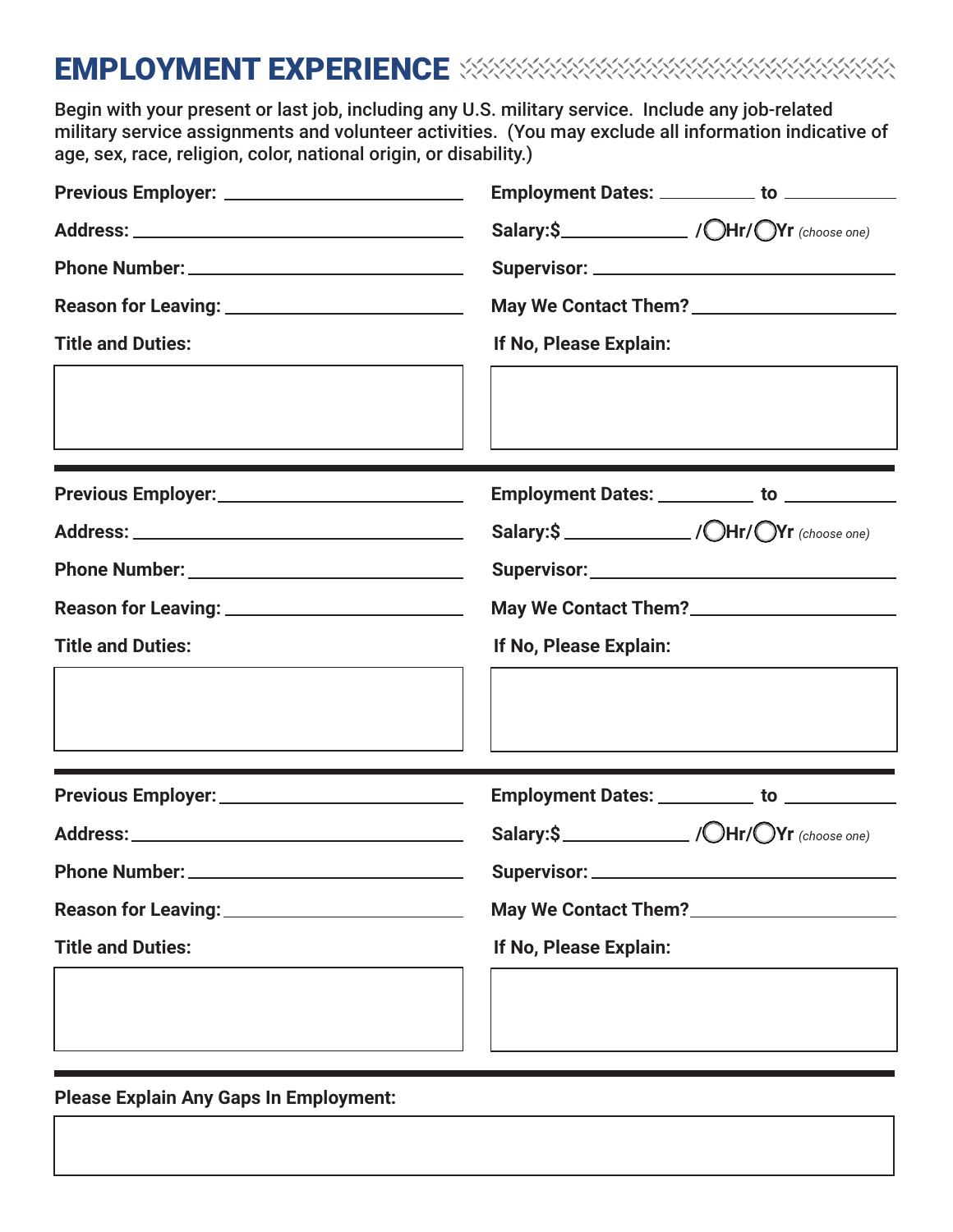# SPECIAL SKILLS AND QUALIFICATIONS

Please include any other information you think would be helpful to us in considering you for employment, such as additional work experience, special job-related skills, articles/books published, activities, accomplishments, etc. *(You may exclude all information indicative of age, sex, race, religion, color, national origin, or disability.)*

#### **REFERENCES**

| <b>Name And Title</b>           | <b>Company And Address</b> | Phone                            |
|---------------------------------|----------------------------|----------------------------------|
|                                 |                            | <b>Work:____________________</b> |
|                                 |                            |                                  |
| Name: _________________________ |                            |                                  |
| Title: ________________________ |                            | Home: New York Processing        |
|                                 |                            |                                  |
|                                 |                            | Home: _________________          |

## APPLICANT 'S STATEMENT

The information I have furnished on this application form is true and complete. I hereby give ProAxis Group the right to investigate my background and release ProAxis Group, all persons or corporations supplying such information, from liability.

I understand that if any misrepresentation has been made by me, any offer of employment made to me may be withdrawn or my subsequent employment with the Company may be terminated. As part of the normal procedure for processing applications, a routine inquiry may be made on my previous work performance, general reputation, background and personal characteristics. I understand that the Company may conduct a criminal background check. Any convictions that I omit may be grounds for this application, or my possible employment, to be considered for possible grounds of dismissal.

I hereby understand and acknowledge that, unless otherwise defined by applicable law, any employment relationship with this company is of an "at will" nature, which means that the Employee may resign at any time and the Employer may discharge Employee at any time with or without cause. It is further understood that this "at will" employment relationship may not be changed by any written document or by conduct unless such change is specifically acknowledged in writing by an authorized executive of this organization.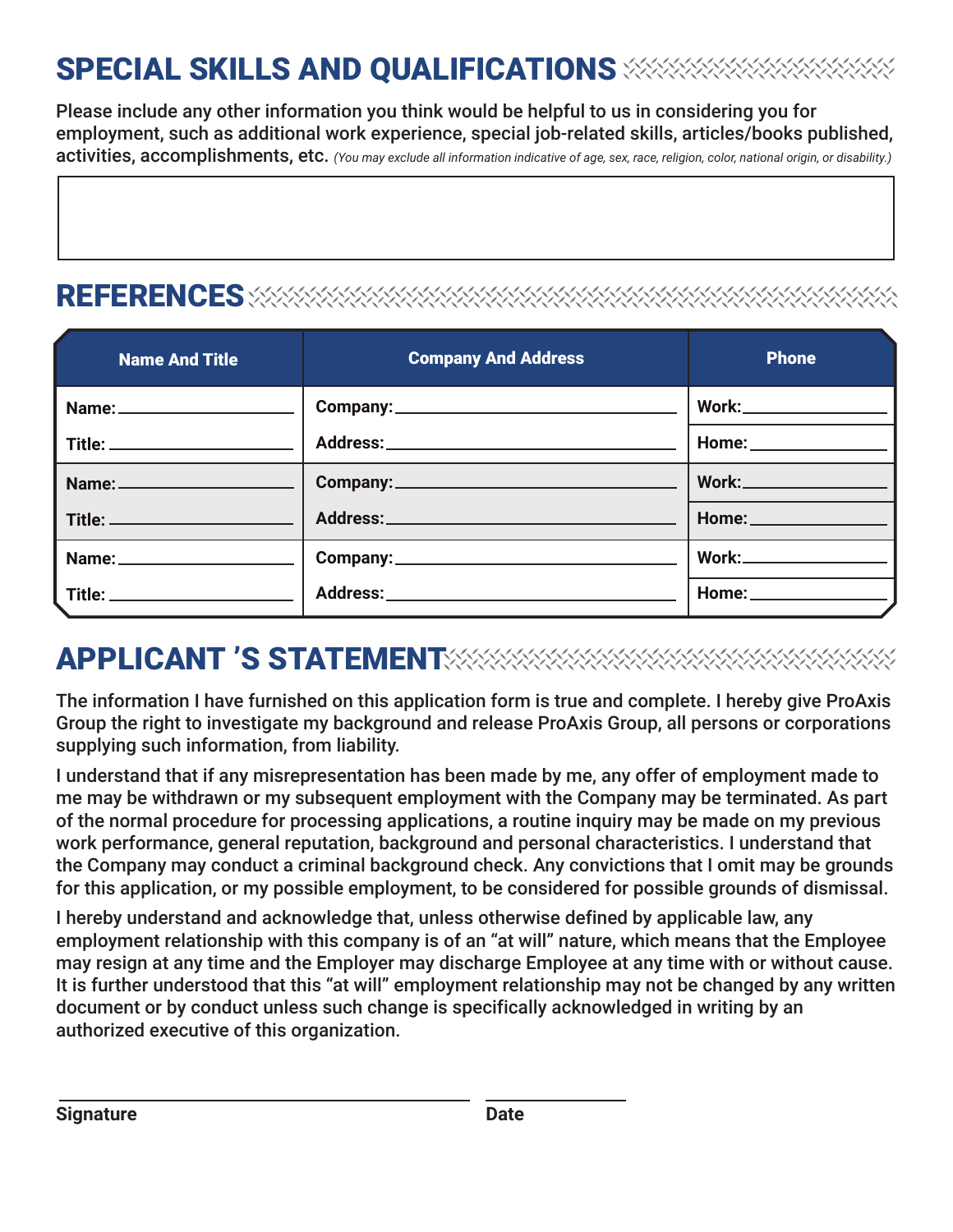## AFFIRMATIVE ACTION INFORMATION FORM

Various agencies of the United States Government require employers to maintain information on applicants pertaining to factors such as race, sex, and type of position applied for. The information requested on this sheet is for the purpose of our compliance with these record-keeping requirements and to determine recruiting and employment patterns. The Company believes all persons are entitled to equal employment opportunities and does not discriminate against its employees or applicants for employment because of race, color, sex, religion, national origin, physical or mental disability, veteran status, age or marital status.

#### *Completing this form is voluntary and is not a requirement for employment.*

| <b>GENDER</b>                        | <b>RACE/ETHNIC GROUP</b>                                                                                                                                                                                                                                                        |  |
|--------------------------------------|---------------------------------------------------------------------------------------------------------------------------------------------------------------------------------------------------------------------------------------------------------------------------------|--|
| $\bigcirc$ Male<br>$\bigcirc$ Female | $\bigcirc$ American Indian or Alaskan Native - A person having origins in any of the<br>original peoples of North America and South America (including Central<br>America), and who maintains tribal affiliation or community attachment.                                       |  |
|                                      | $\bigcirc$ Asian - A person having origins in any of the original peoples of the Far East,<br>Southeast Asia, or the Indian subcontinent including, for example,<br>Cambodia, China, India, Japan, Korea, Malaysia, Pakistan, the Philippine<br>Islands, Thailand, and Vietnam. |  |
|                                      | $\bigcirc$ Black or African American - A person having origins in any of the Black<br>racial groups of Africa. Terms such as "Haitian" or "Negro" can be used in<br>addition to "Black" or "African American".                                                                  |  |
|                                      | ◯ Hispanic or Latino (White Race Only) - A person of Mexican, Puerto Rican,<br>Cuban, Central or South American, or other Spanish culture or origin, and of<br>the White race.                                                                                                  |  |
|                                      | <b>D Hispanic or Latino</b> (All Other Races) - A person of Mexican, Puerto Rican,<br>Cuban, Central or South American, or other Spanish culture or origin, and of<br>any race other than White.                                                                                |  |
|                                      | $\bigcirc$ Native Hawaiian or Other Pacific Islander - A person having origins in any<br>of the original peoples of Hawaii, Guam, Samoa, or other Pacific Islands.                                                                                                              |  |
|                                      | $\bigcirc$ White - A person having origins in any of the original peoples of Europe,<br>North Africa, or the Middle East.                                                                                                                                                       |  |
|                                      | Other:                                                                                                                                                                                                                                                                          |  |

#### **HOW WERE YOU REFERRED TO THIS COMPANY?**

- **Walk-in**
- **School Referral**
- **Employee Referral**
- **Private Employment Agency/Recruiter**
- **Minority Employment Agency/Recruiter**
- **Customer Referral**
- **Business Referral**
- **Newspaper/Internet or Trade Journal Advertisement**
- **Indiana Workforce Development**
- **Unsolicited Resume**
- **Other:**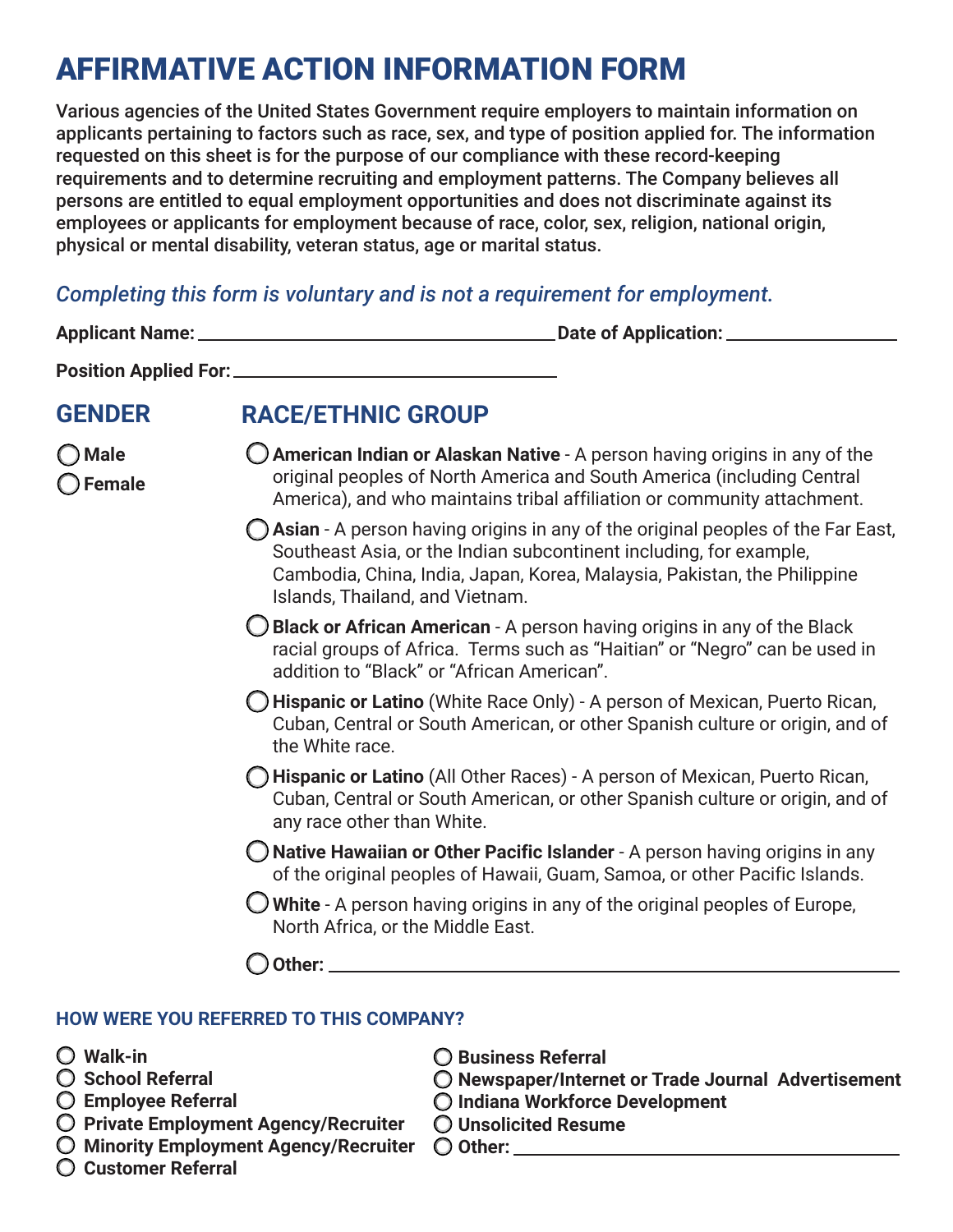#### AUTHORIZATION TO OBTAIN A BACKGROUND CHECK/CREDIT REPORT

|  | Last M.I. First |                                                                                      |                                                                                                               |
|--|-----------------|--------------------------------------------------------------------------------------|---------------------------------------------------------------------------------------------------------------|
|  |                 |                                                                                      |                                                                                                               |
|  |                 |                                                                                      | List Any Former Names Used (Nicknames, Aliases, etc.): \\connection materials are not result as a line of the |
|  |                 |                                                                                      |                                                                                                               |
|  |                 |                                                                                      |                                                                                                               |
|  |                 |                                                                                      |                                                                                                               |
|  |                 |                                                                                      |                                                                                                               |
|  |                 |                                                                                      |                                                                                                               |
|  |                 | By signing below, you are certifying that the above information is true and correct. |                                                                                                               |

**Signature Date** 

Pursuant to the Federal Fair Credit Reporting Act, I hereby authorize ProAxis Group and its designated agents and representatives to conduct a comprehensive review of my background through a consumer report and/or an investigative consumer report to be generated for employment, promotion, reassignment, or retention as an employee. I understand the scope of the consumer report/investigative consumer report may include, but is not limited to, the following areas: verification of Social Security number; current and previous residences; employment history, including all personnel files; education; references; credit history and reports; criminal history, including records from any criminal justice agency in any or all Federal, State, or County jurisdictions; birth records, Motor Vehicle Records, including traffic citations and registration; and any other public records.

I, authorize the complete release of these records or data; pertaining to me which an individual, company, firm, corporation or public agency may have. I hereby authorize and request any present or former employer, school, policy department, financial institution or other persons having personal knowledge of me to furnish Group or its designated agents with any and all information in their possession regarding me in connection with an application of employment. I am authorizing that a photocopy of this authorization be accepted with the same authority as the original.

I understand that, pursuant to the Federal Fair Credit Reporting Act, if any adverse action is to be taken based upon the consumer report, a copy of the report and a summary of the consumer's right will be provided to me.